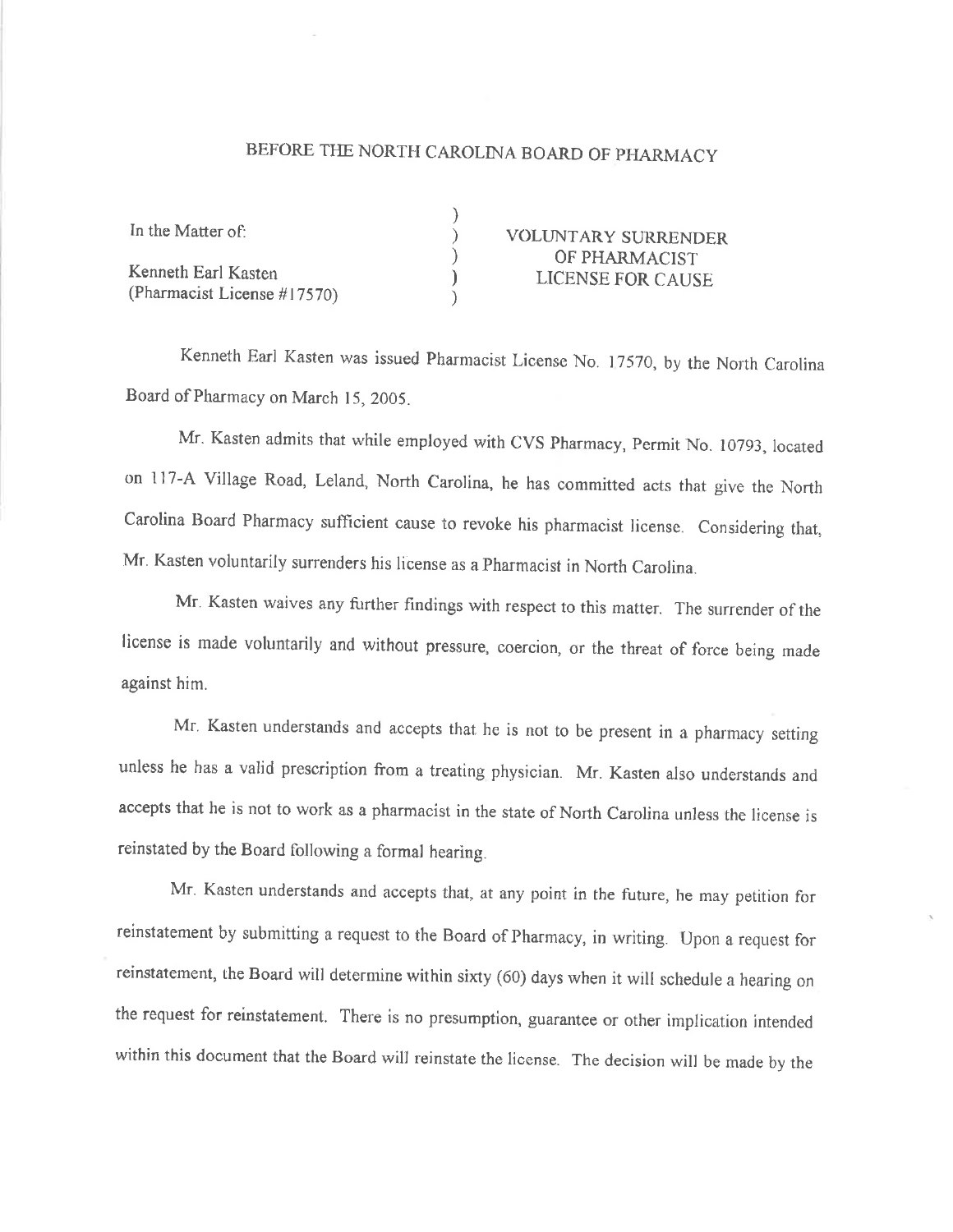Board based on consideration of all available evidence presented at a formal hearing before the Board. The license will not be returned until and unless the Board issues a reinstatement order after any formal hearing.

This the  $\frac{74}{4}$  day of  $\frac{120444}{4}$ , 2018.

 $K$ enneth Earl Kasten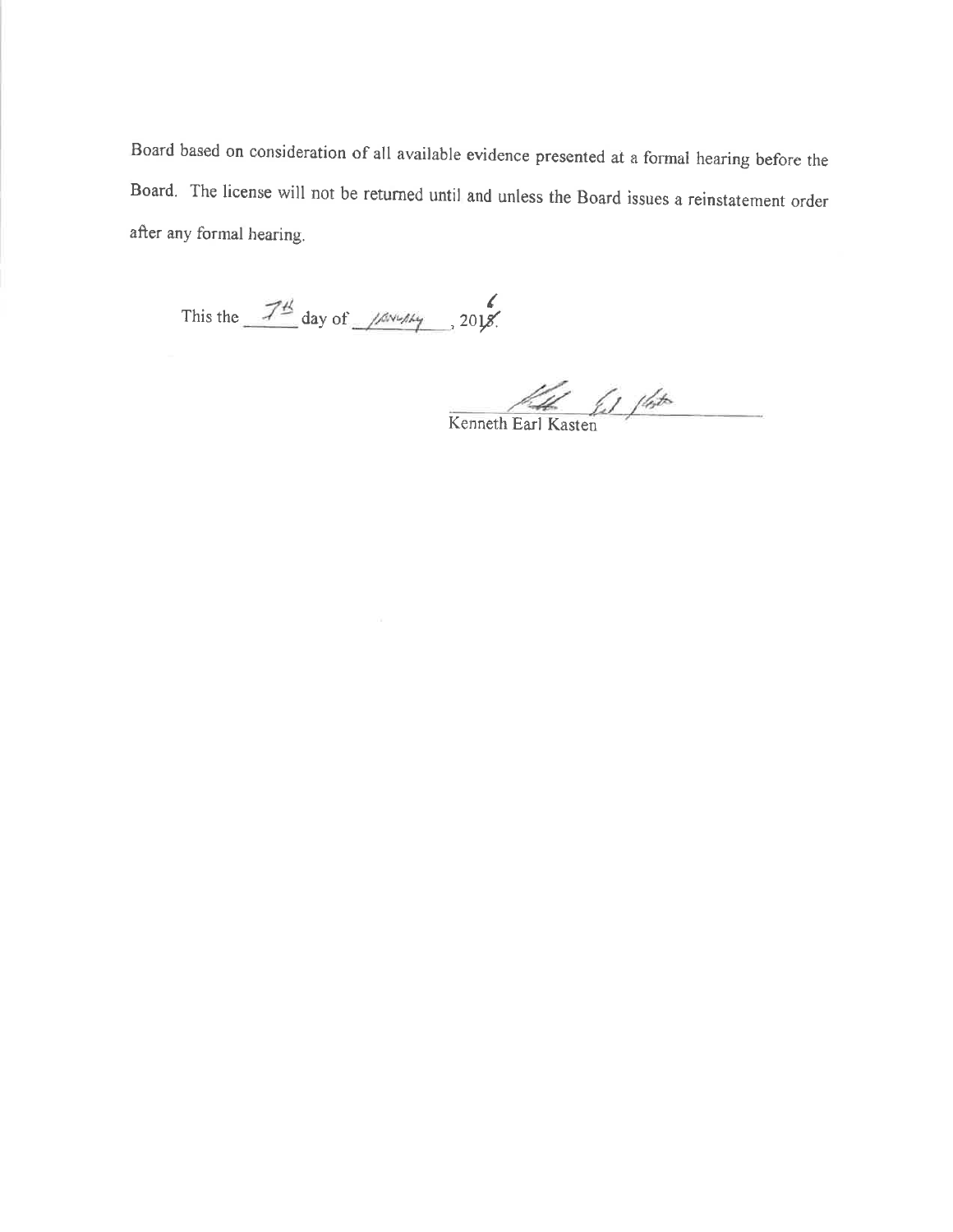## **CERTIFICATE OF SERVICE**

The undersigned hereby certifies that on the  $\frac{7}{4}$  day of  $\frac{201}{6}$  . 2015 a copy of this Voluntary Surrender, Pharmacist License No. 17570, was served upon Respondent Kenneth Earl Kasten.

abran

Maria Fabiano Investigator, NC Board of Pharmacy Office of Investigations and Inspections